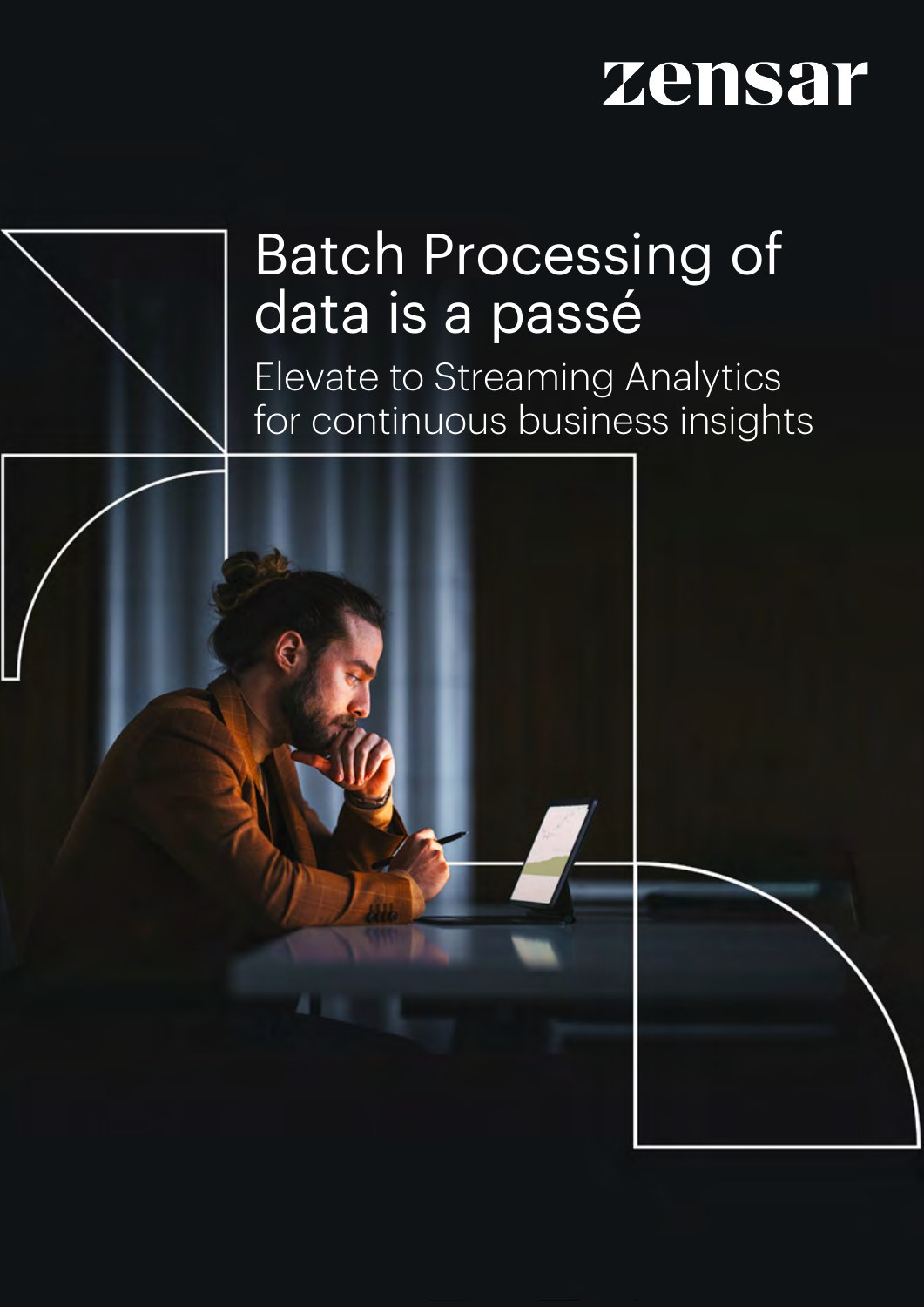

# Index

| <b>Executive Summary</b>                                | 3              |
|---------------------------------------------------------|----------------|
| Introduction                                            | $\overline{4}$ |
| Upgrading the data analytics status quo                 | 5              |
| Adapting to real-time analytics                         |                |
| Streaming analytics in IoT: the new normal              | 9              |
| A peek at the future: use cases for streaming analytics | 10             |
| Conclusion                                              | 12             |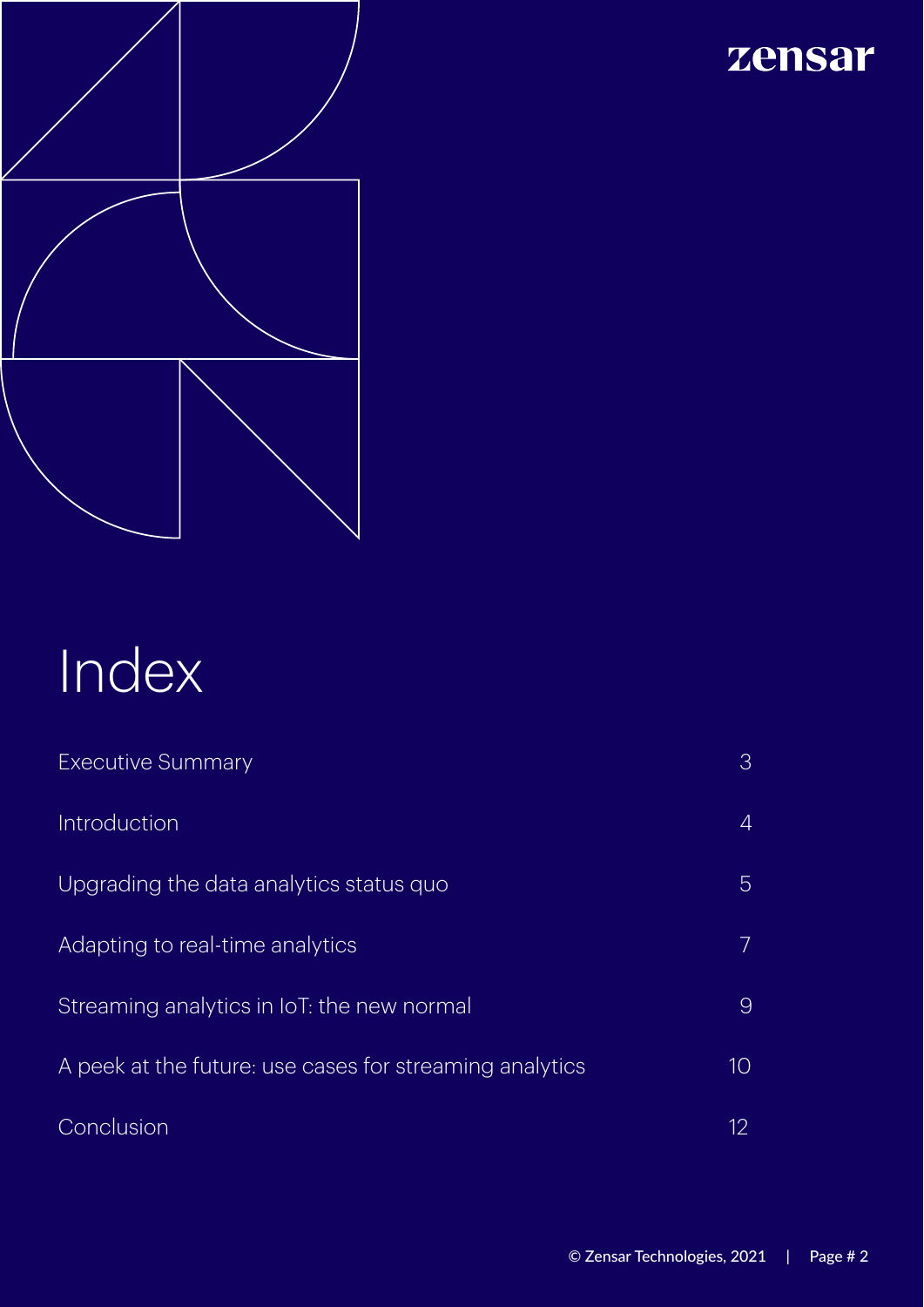

# Executive Summary

Streaming analytics is the latest advancement in the ever-growing arena of data analytics and its applications. It allows businesses to further the speed and accuracy of critical decisions and actions. Moving away from traditional batch processing of data, which does not quite support proactive and predictive processes, businesses are fast adopting this as the new paradigm. With the right strategy, tools, and resources to equip their teams with, businesses worldwide can gain a competitive edge, as well as stay ahead of the digital transformation curve by implementing new-age technologies such as artificial intelligence (AI), machine learning (ML), internet of things (IoT), big data, and cloud infrastructure. For all of these, streaming

analytics is the primary source of insights, where the decision-making onus is on data that's current to the millisecond. In a real sense, streaming analytics is already a big part of everyday use cases such as ride-sharing, where instantaneous data processing plays a pivotal role. What comes next is the operationalizing of this mode of data capturing and analysis for a wider set of business processes and customer experiences.

This paper unpacks the growing demand for streaming analytics and explores the real-world applications and feasibility of this phenomenon.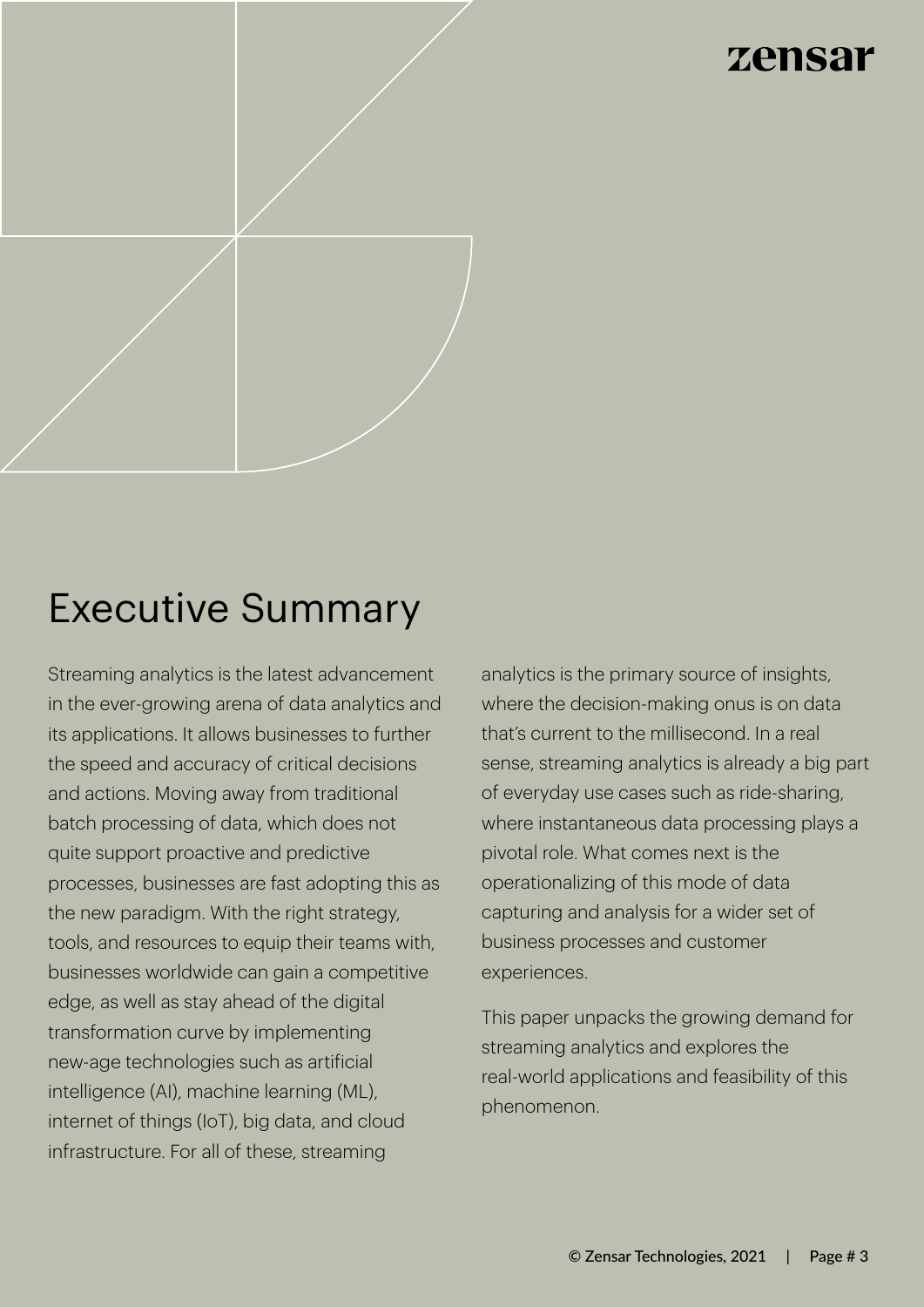

# Introduction

In today's big data-powered world, streaming analytics is the latest buzzword. It refers to the processing and analysis of data records continuously in real-time, rather than in batches. Also known as event stream processing, this provides a non-stop flow of data that can be stored, processed, and acted upon. This is especially useful in cases where the data generated is low in volume and size, and aids in continuous business insight. Businesses too are rethinking the way they make decisions, in order to leverage the speed and accuracy that streaming analytics can power. In fact, the global streaming analytics market was valued at \$7,740.0 million in 2019 and is projected to reach \$52,190.0 million by

2027, growing at a CAGR of 26.8% from 2020 to 2027. And this change is in no small part driven by the Internet of Things and the growth of AI and the accelerated digital transformation of businesses after the COVID-19 pandemic. Figure 1 illustrates the differences in data flow and architecture between batch and stream data processing. Streaming analytics allows enterprises to understand what is happening now, in real-time, by analyzing data from multiple real-time data sources. This can then be analyzed to track real-time performance and make instantaneous business decisions accordingly.



Figure 1: Batch data processing architecture vs stream data processing architecture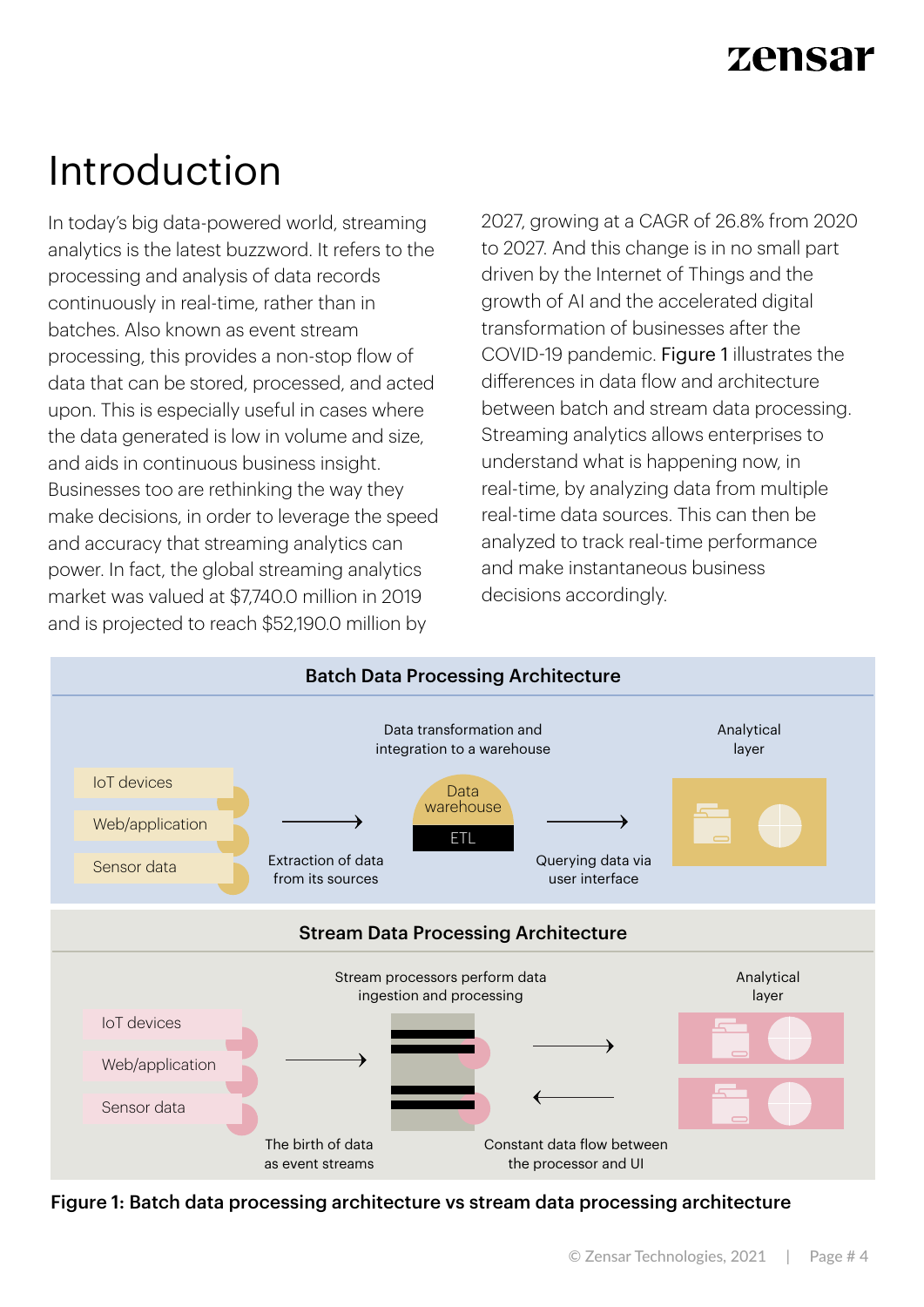# Upgrading the data analytics status quo

Business Intelligence and data-driven processes have been a staple of every organization for a long time now. However, the advent of big data and the addition of an infinite amount of data sources have made it challenging to control and streamline the flow and structure of data signals. Moreover, every business wants to gain a strong data-backed competitive edge, which puts the onus on business intelligence systems to overcome these new challenges. Batch processing of data no longer makes the cut. In fact, data that is more than a few milliseconds old is already considered stale in a lot of industry use cases, such as tracking in ride-sharing and hyperlocal delivery services. This makes real-time corrective action and continuous improvement a challenge. It can be likened to driving a car while looking at the road behind the vehicle, rather than ahead. The need of the hour is to have a steady stream of truly current data flowing in, that can be processed

and utilized by businesses. This is where streaming data plays a vital role.

While the world is familiar with use cases of streaming analytics across real-time location tracking, fraud detection, and in the BFSI sector for use cases like stock trading, streaming analytics is not just limited to pattern identification and alerts. It can be integrated into full-scale business analytics to monitor business performance in real-time. In fact, marketing and sales as a segment dominated the market in 2019 with a 28.3% share, thanks to the increasing usage of streaming analytics in delivering better customer engagement by employing customer profiling, campaign management, demographic analysis and other such techniques. It can guide businesses in proactive decision-making based on business value indicators, as opposed to reactive course correction based on past data.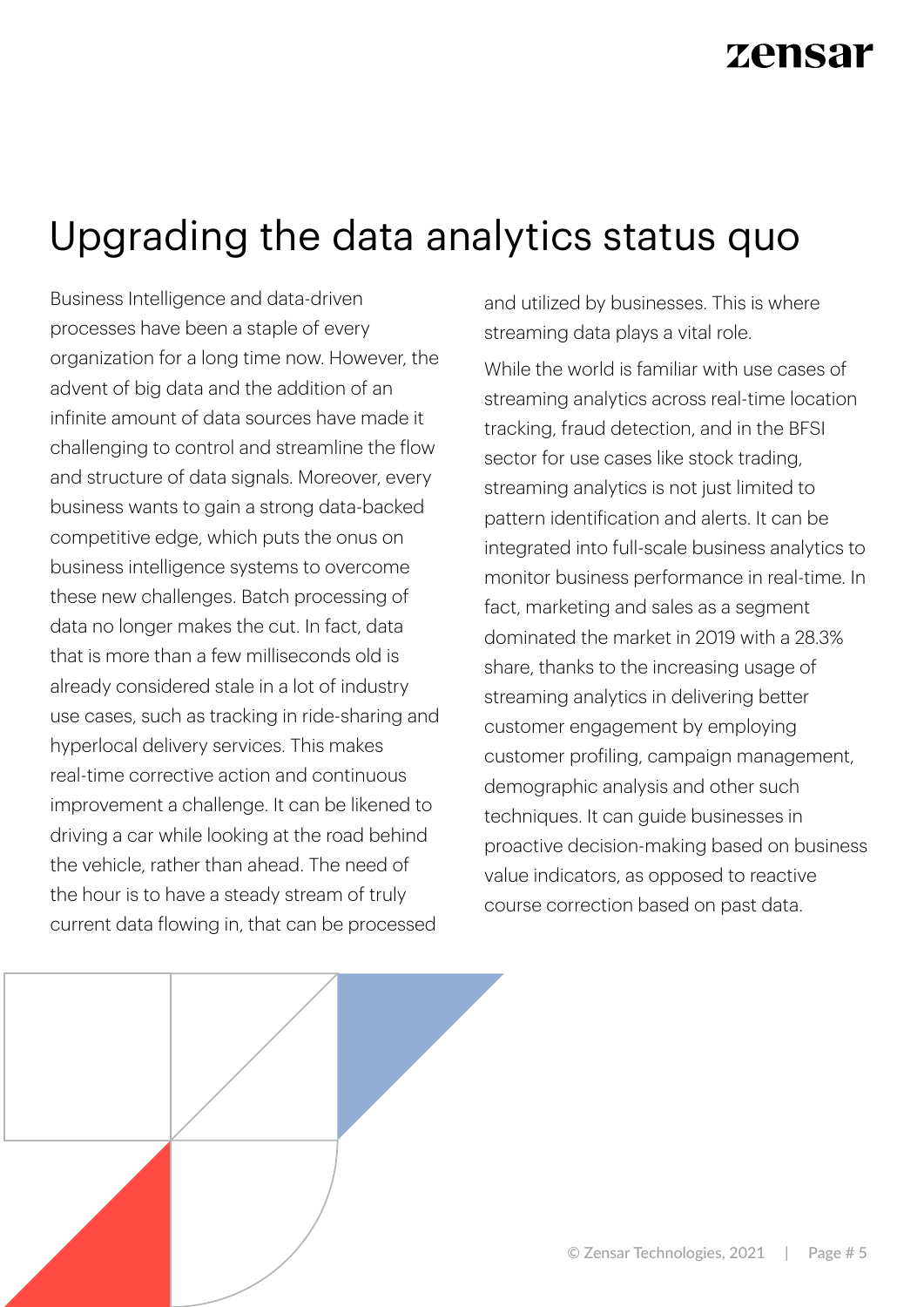

### Figure 2: Traditional Streaming Analytics

The above architecture diagram (Figure 2) depicts data signals that have been captured in small streams using Kafka message broker, and then processed in another layer of Hadoop, Elasticsearch, and other technologies, and finally passed on to the business application for insights. With recent developments, however, data can be processed in data streams, and utilized for insights right as they are captured.

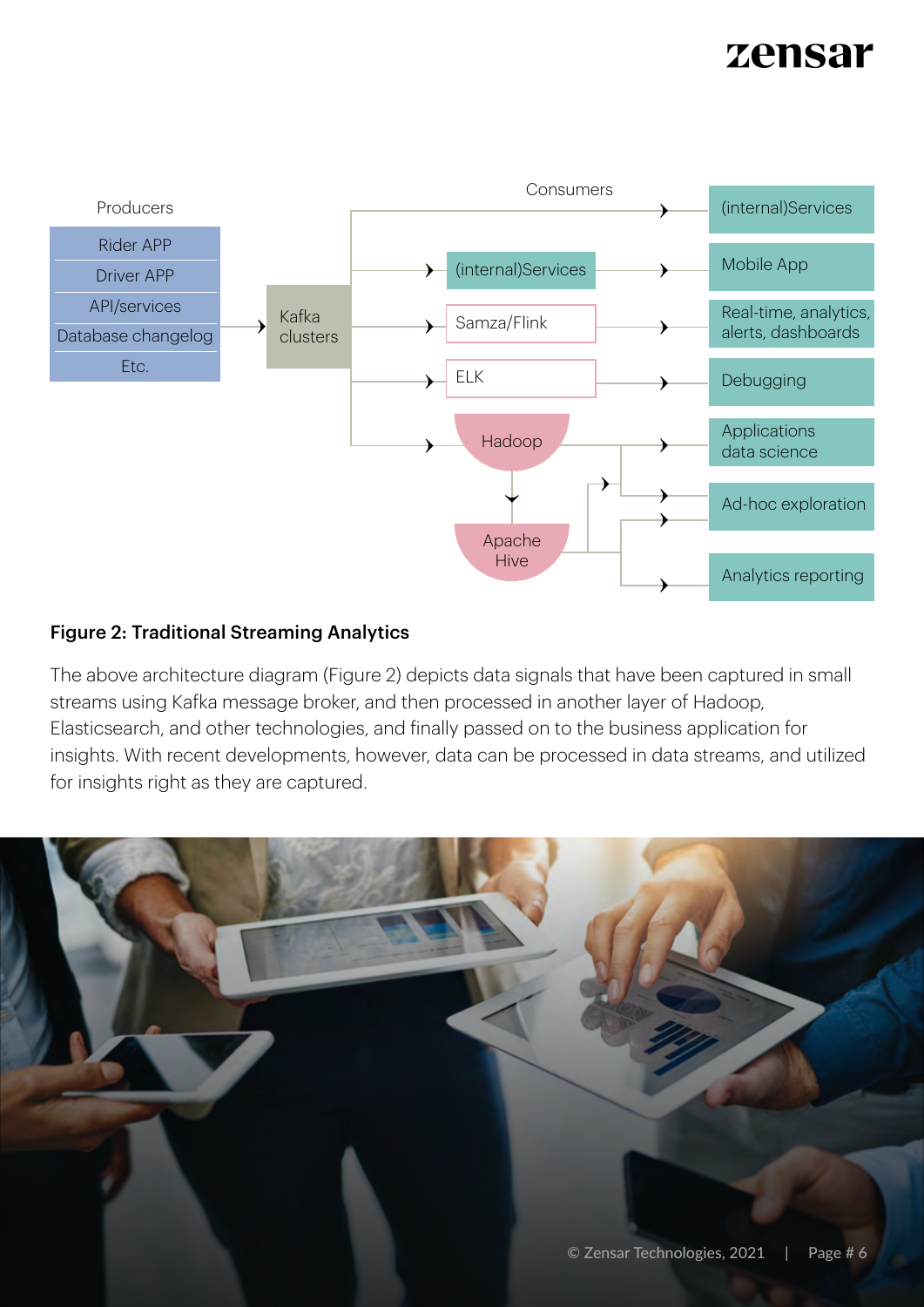# Adapting to real-time analytics

Data collection is only the tip of the analytics iceberg. Making sense of this data to feed into business processes and business decisions is key. Any company that deals with big data could find it advantageous to implement streaming analytics for continuous, real-time data processing. For example, retail inventory data gets processed in batches to track revenue and sales patterns. Data from the store, warehouse, and supply chain feed into this analysis. Imagine being able to see this data in real-time, as moving inventory or supply chain activity, for example. With this data, it would be possible to make adjustments or changes to any touchpoint in the supply chain, rather than make reactive decisions later.

While this may sound ideal, businesses need to first identify KPIs that make the most sense for them to track. Also important is to acknowledge data sources that cannot be tracked in real-time, and plan around these gaps.

Using the same retail example as above, these data streams could be:



Real-time inventory movement, to track what times of the day are busy and what parts of the retail catalog are popular among customers



Revenue metrics, to discover actual speed of meeting business targets and planning future targets



Coupon codes and offers redeemed, to get a sense of which ones are performing well, what needs to be promoted, and what needs to be rebalanced

Other use cases where this level of granular data streaming would be critical are real-time personalization of app or web experiences, anomaly and fraud detection in online transaction systems, real-time health monitoring, and proactive healthcare.

With about 90% of companies believing that investing in real-time data technologies will be the key to remaining competitive, the case for this shift is made. But 66% find it hard to reduce time to value from their data, due to culture and the lack of people and skills. Becoming a streaming analytics-led business is a large-scale change in strategy, and it is important to start small and flexible.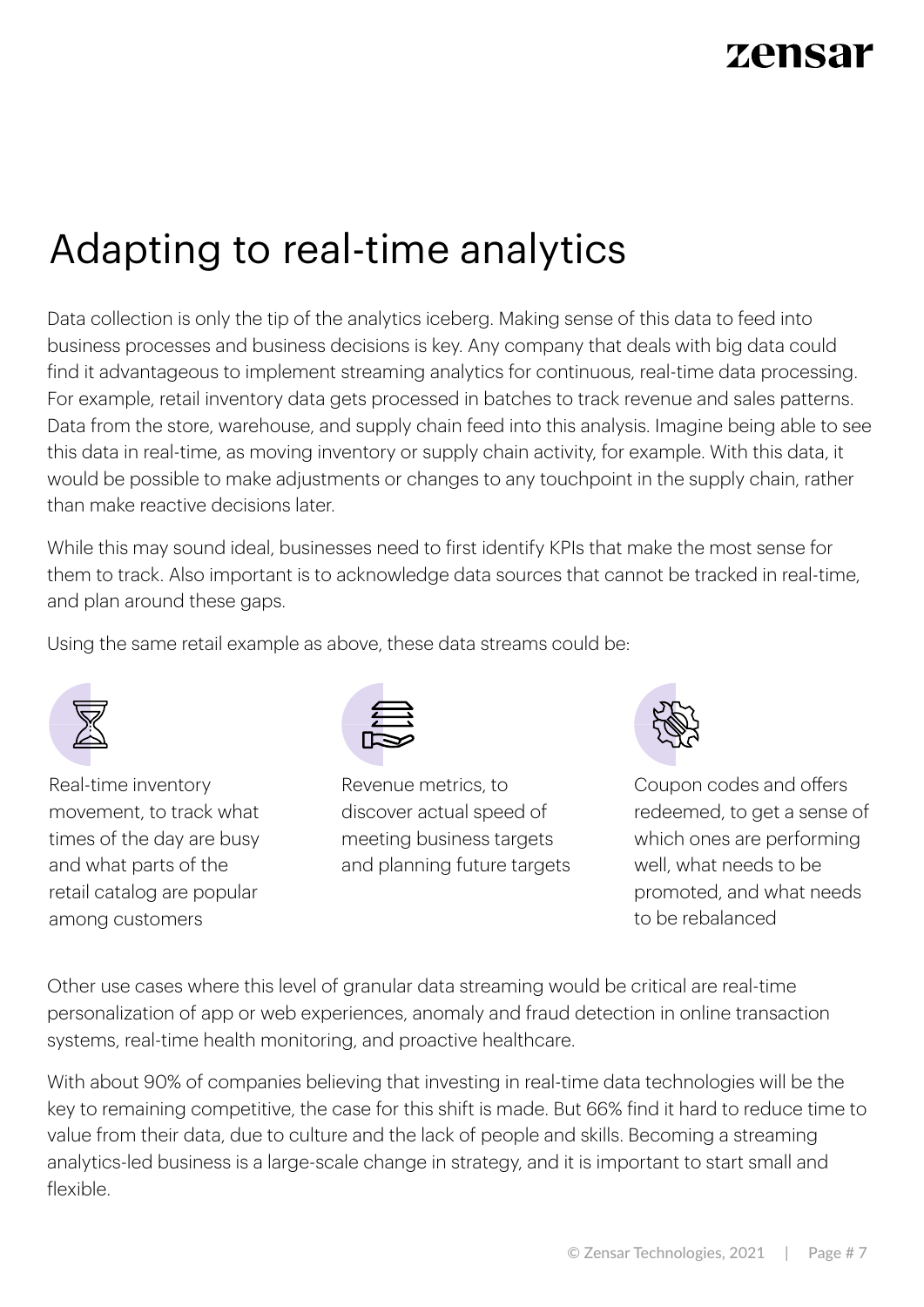The first step is identifying real-time business indicators and near-real-time business indicators that are mission-critical. Examples of real-time indicators are the number of SKUs sold, the location of the ride-share driver, revenue generated, and media being consumed on entertainment and social media platforms. Near-real-time indicators could look like ticket inventory on online ticketing platforms, and payroll processing data. In essence, these indicators might be momentary, but upon aggregating, they serve to guide major business decisions. Monitoring and analyzing streaming data can greatly improve operational efficiency and shed light on business challenges and opportunities.

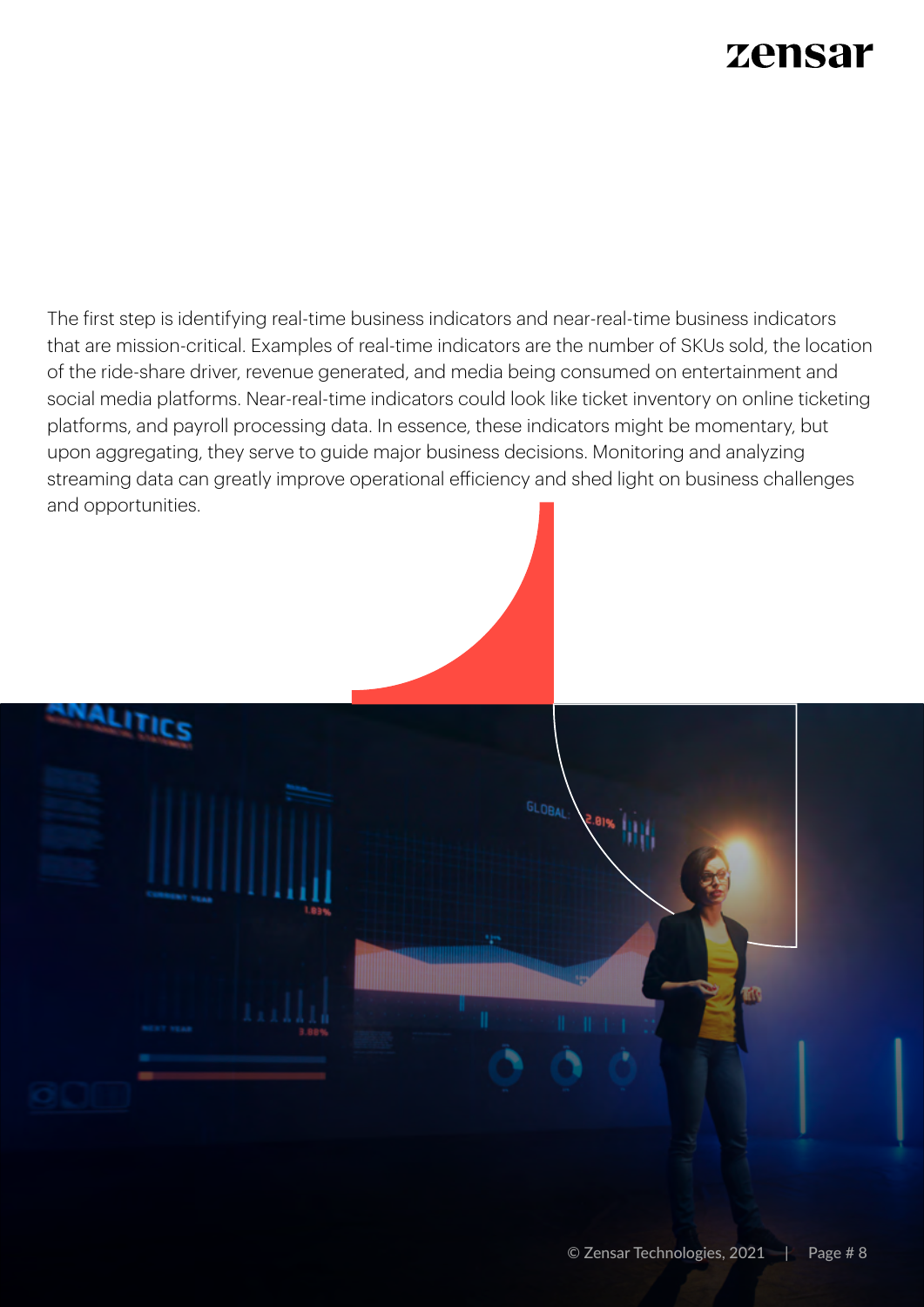# Streaming analytics in IoT: the new normal



### Figure 3: The flow of data in streaming analytics

The above architecture diagram (Figure 3) depicts the flow of real-time business indicators that help in monitoring and anticipating the realization of business targets. This continuous flow of data can help prevent untoward situations and enable businesses to take corrective action.

- With the use of streaming analytics, as depicted above, patterns and relationships can be identified in the data extracted from multiple input sources — such as devices and internal systems — across various business functions, applications, and more.
- These patterns can be used to trigger actions and initiate workflows such as creating alerts, feeding information into a reporting tool, or storing transformed data for later use. Today, there are open-source bundles and COTS cloud tools that can help businesses perform these actions.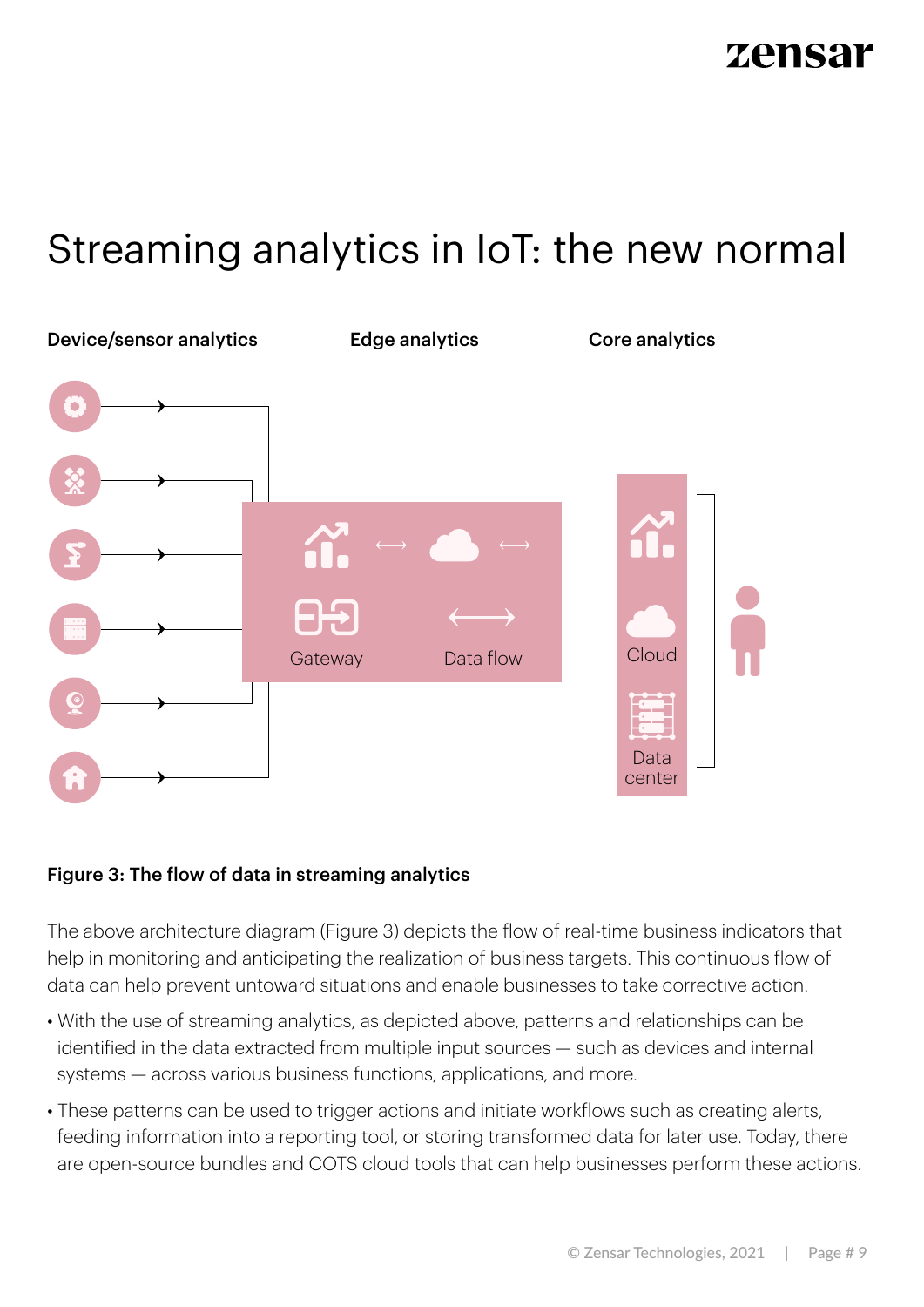# A peek at the future: use cases for streaming analytics



### Connected Devices (IoT)

Monitor usage and activity on consumer devices to raise automated requests or alarms. In business-facing devices, this can reduce latency and streamline inventory and supply chain.

- **Connected homes:** Automated lighting and appliance shutoff, as well as intruder detection and alerts that can enable the homeowner to trigger safety measures.
- **Connected automobiles:** Automation of navigation features and real-time traffic monitoring to optimize driving routes.
- Consumer IoT: Automatic triggers to place purchase orders or maintenance requests based on data collected.
- Wearable technology: Streamed monitoring of vitals and proactive alerts on fitness and healthcare measures.
- Enterprise IoT: Real-time product lifecycle management and strategy mapping.
- Industrial IoT: Real-time monitoring of machinery for proactive maintenance and prevention of wear-and-tear.



### Financial services

Monitor account activity to detect anomalies and generate a security alert for abnormal activity or usage.



### Investment services

Track market changes and adjust customer portfolios based on configured constraints, such as selling when a certain stock value is reached.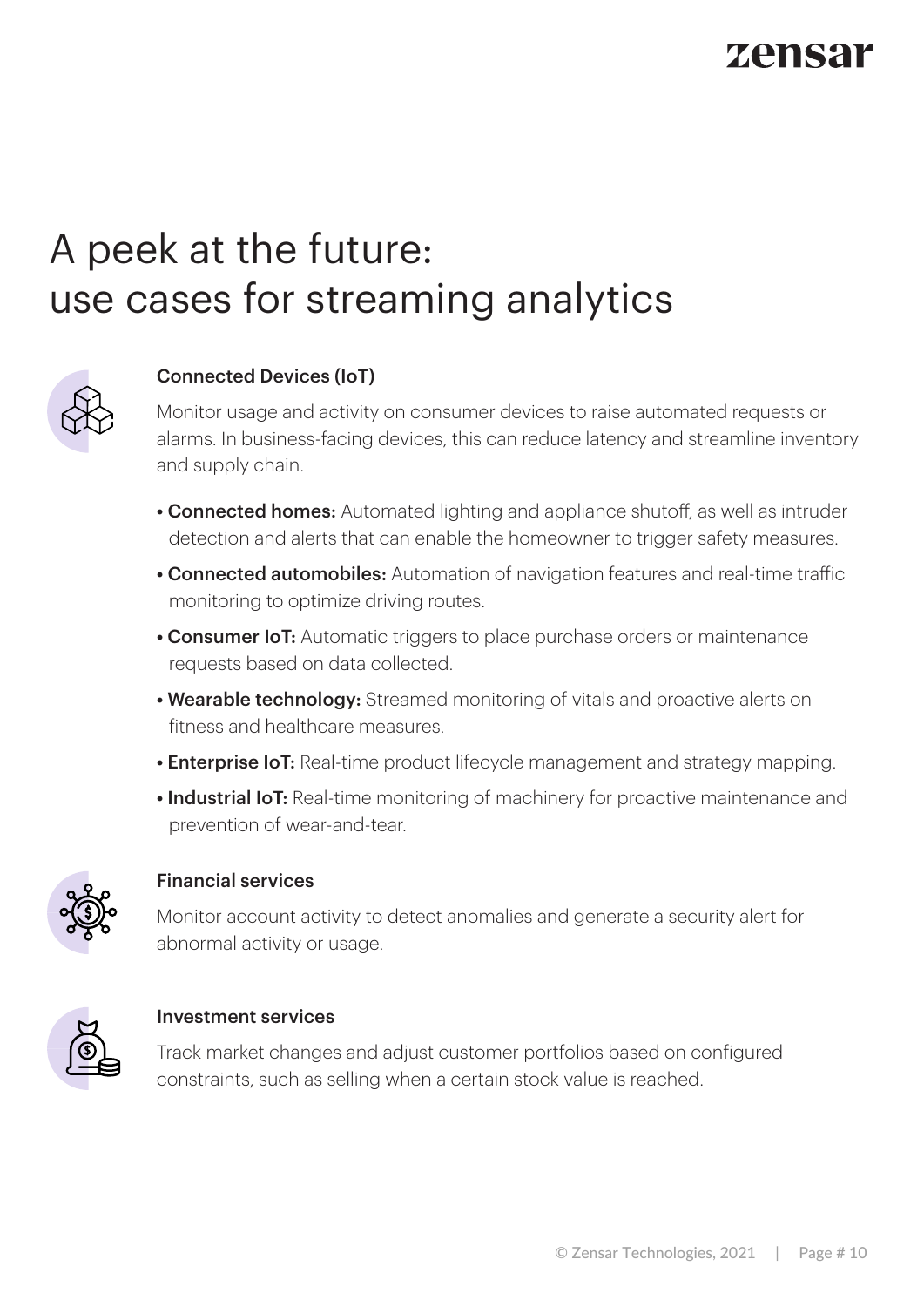

### E-commerce

Analyze user clickstream data to optimize and personalize the shopping experience with real-time pricing, promotions, product recommendations.



#### Media and entertainment

Real-time analysis of video data for object tracking and understanding audience interaction, to provide more personalized experiences.



### Retail

Analyzing real-time POS data, and matching it with purchase history, customer behavior, and loyalty card performance to improve customer experience.



### **Cybersecurity**

Monitor online activity and trigger cybersecurity alarms when certain rules have been breached or frauds committed. This could be especially useful to social media platforms.

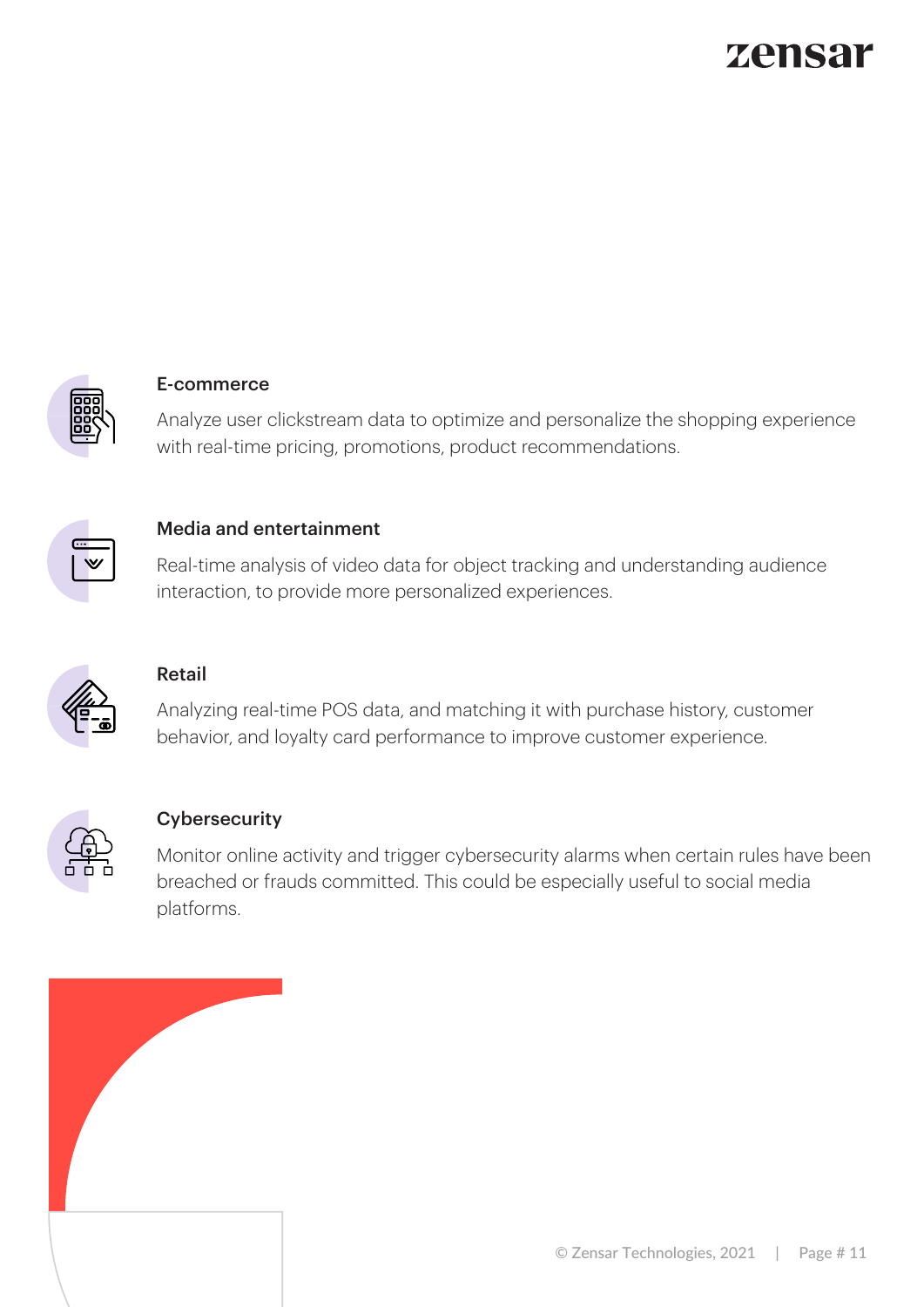

# Conclusion

Streaming analytics is becoming the new paradigm, with businesses being able to leverage continuous, real-time data, agnostic of industry. While traditional business analytics may have its benefits and a stronghold over legacy business processes, streaming analytics is fast becoming the way of the future. The need for real-time decision-making has made it absolutely necessary for firms to turn to streaming data for advanced insights, in order to stay truly competitive. Knowing that all data is current and accurate can be a great way to boost confidence levels in business decisions.

Getting started with streaming analytics is not just a passing trend. This could be a crucial movie for a business that defines their growth for the next decade. The key is to develop a solid business case for the shift and work with a realistic and agile plan. Going live with a hybrid model and periodically reviewing the system will help operationalize this landmark phenomenon in data analytics.